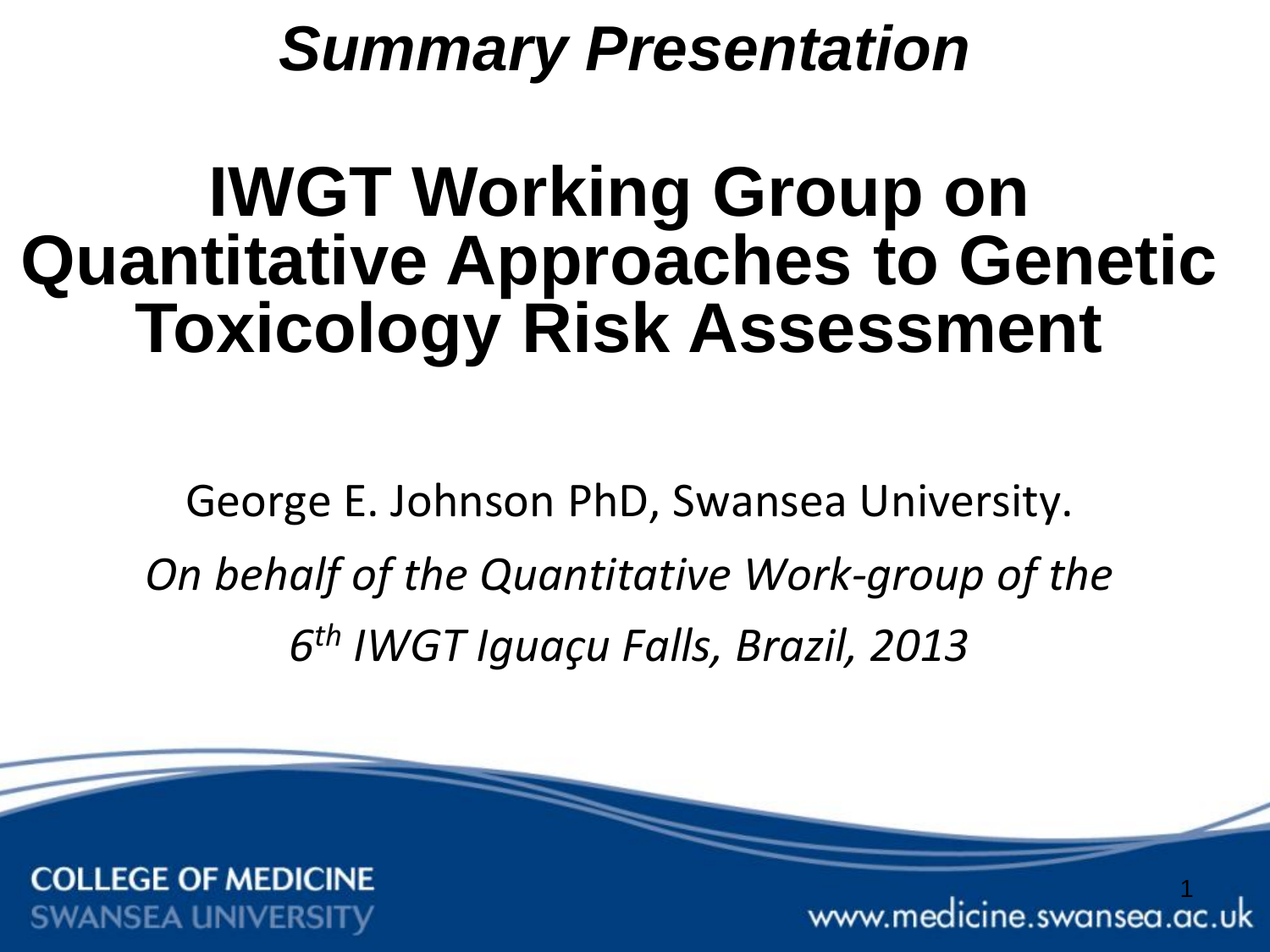International Workgroup on Genetic Toxicology (IWGT)<br>Quantitative WorkGroup (QWG)



- Foz do Iguassu, Brazil. November, 2013



**James T. MacGregor** (Chair) Toxicology Consulting Services, USA.

**Roland Frötschl** (Co-Chair) Bundesinstitut für Arzneimittel und Medizinprodukte (BfArM), Germany

**Paul A. White, PhD (Rapporteur)** Health Canada, Canada

**Kenny S. Crump** Consultant, USA.

**David A. Eastmond** University of California – Riverside, USA. EPA consultant

**Shoji Fukushima** Japan Bioassay Research Center, Japan

**Melanie Guérard** F. Hoffmann-La Roche Ltd., Switzerland

**Makoto Hayashi** Biosafety Research Center, Foods, Drugs and Pesticides, Japan

**Lya Soeteman-Hernandez** RIVM - National Institute for Public Health and the Environment , Netherlands

**George E. Johnson** Swansea University United Kingdom

**Toshio Kasamatsu** Kao Corporation, Japan

**Dan Levy**<br>U.S. Food and Drug Administration (FDA). USA

**Takeshi Morita** National Institute of Health Sciences, Japan

**Lutz Müller** Hoffmann-La Roche Inc., Switzerland

**Rita Schoeny**<br>U.S. Environmental Protection Agency. USA

**Maik J. Schuler** Pfizer, Inc., USA

**Veronique Thybaud** Sanofi, France



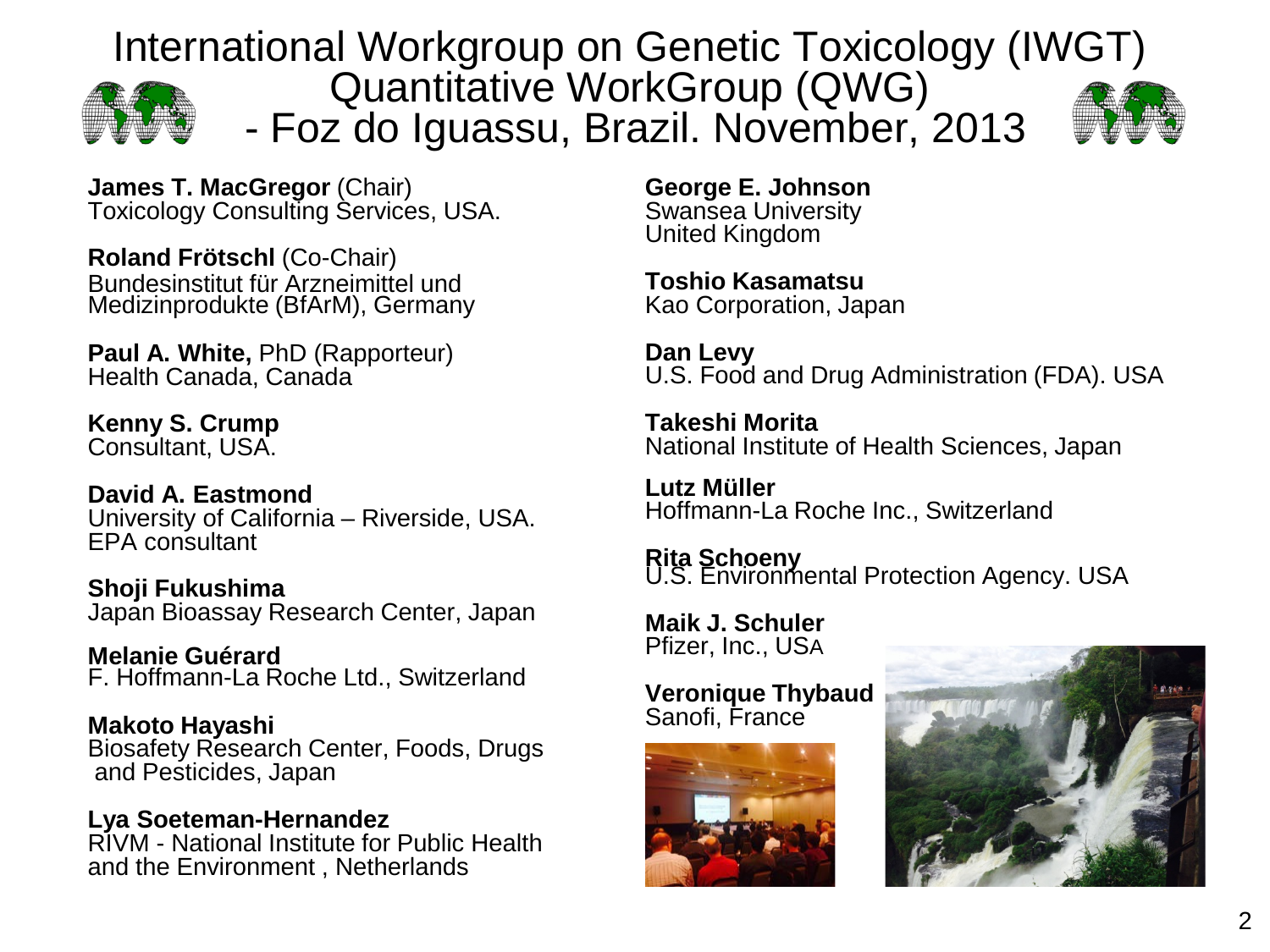#### **Topics addressed:**

- 1. The **need** for quantitative dose-response analyses.
- **2. Methods** to analyze exposure-response relationships & derive point of departure (**PoD**) metrics.
- 3. Points of departure (**PoD**) and **mechanistic** considerations regarding **"thresholds".**
- 4. Approaches to define exposure-related risks and "**regulatory limits**" (e.g., PDE, TDI, ADI etc).
- 5. Empirical **relationships** between **Genotoxic Potency** (Mutation or Chromosomal Damage) and **Carcinogenic Potency**.
- 6. Issues pertaining to **extrapolations** across test systems and species.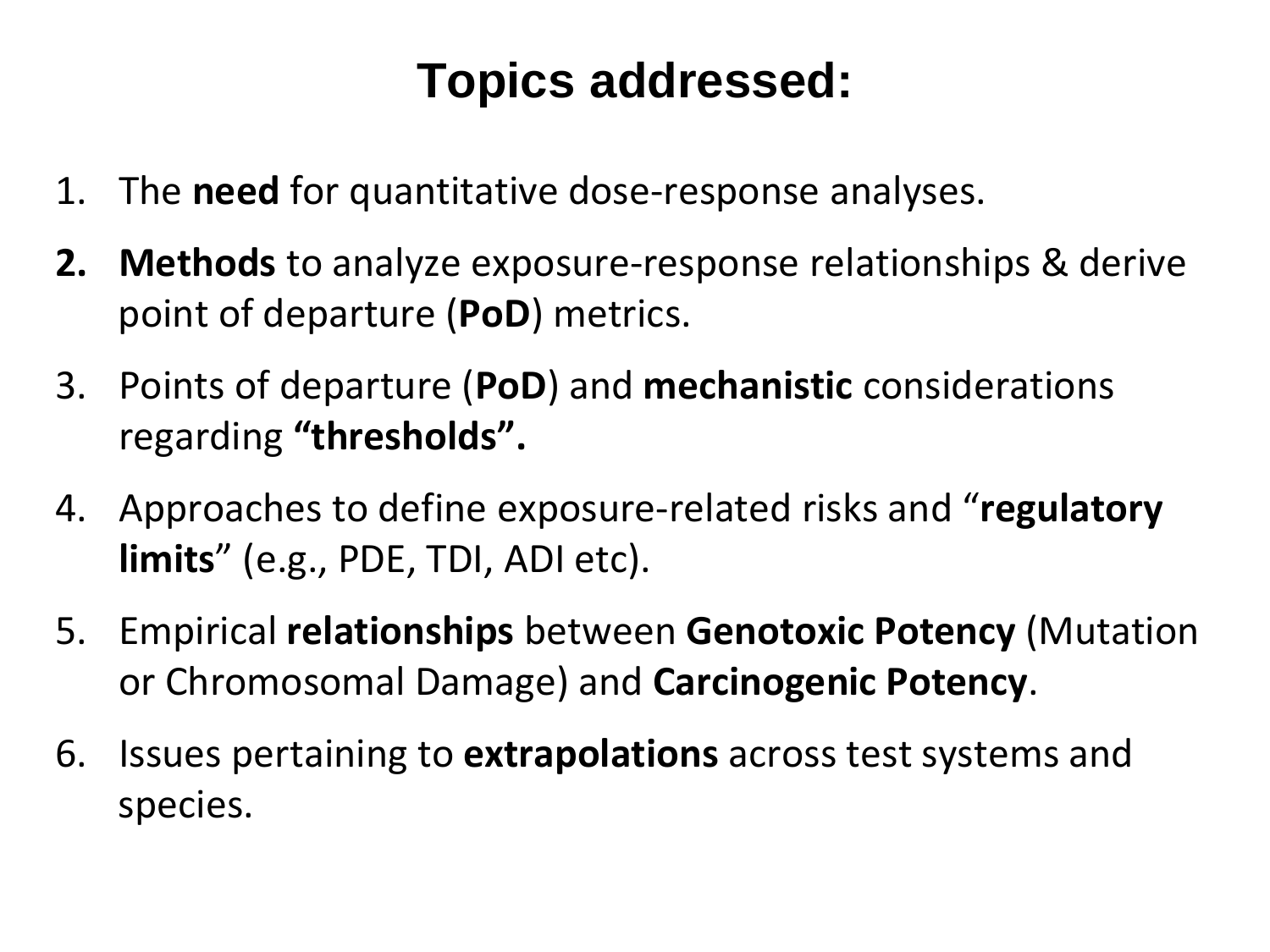### **Working Premise**

- **1. Genetic toxicity** assays have **typically** been used for **hazard identification** (i.e., **qualitative** + or - classifications).
- **2. Quantitative** analyses of genetic toxicology results can provide metrics for **improved risk characterization**.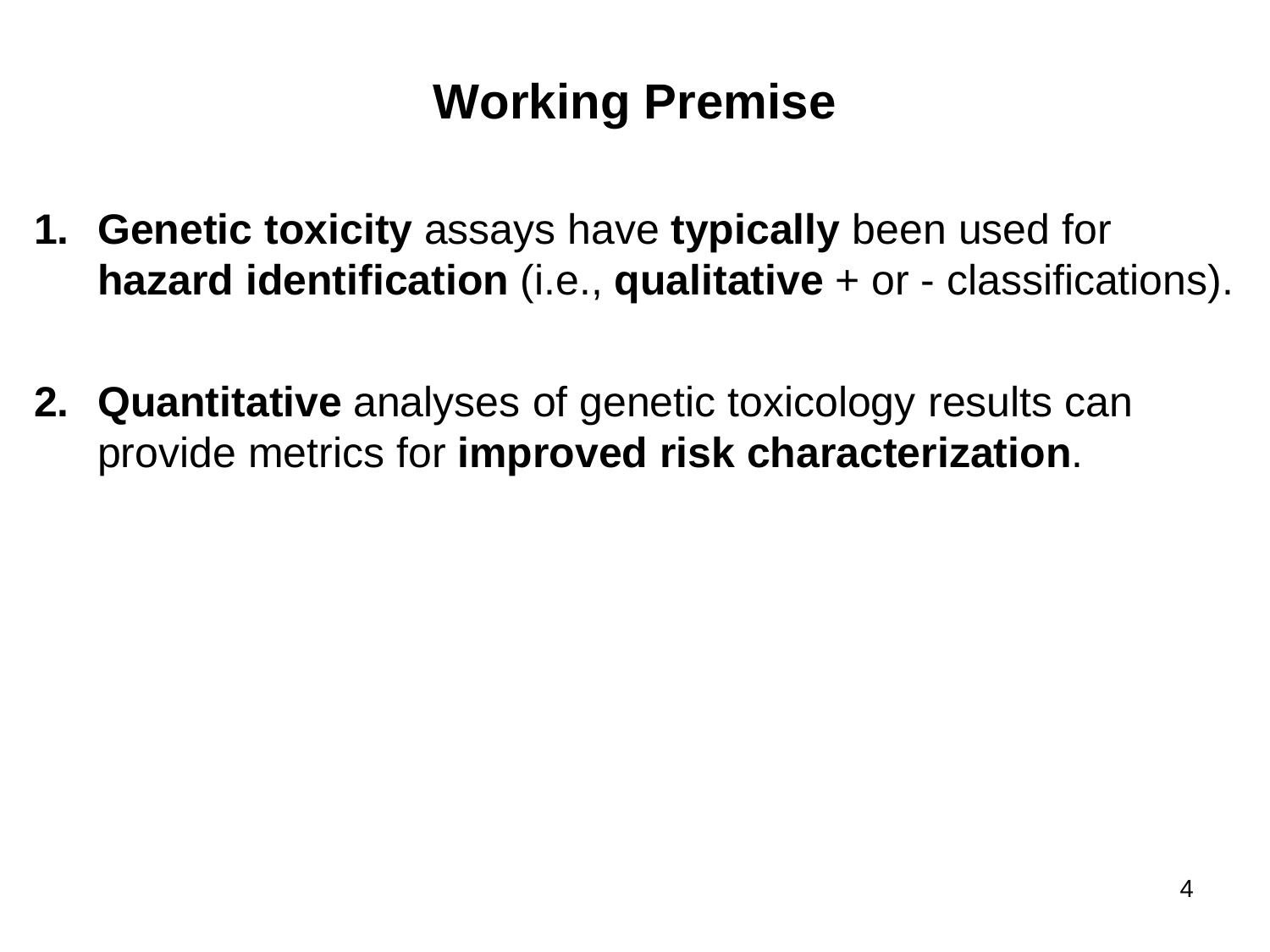#### **Point of Departure Preference**

- 1. The working group critically examined and considered numerous **PoD metrics**.
- 2. Detailed examination of the benchmark dose (**BMD**), the **NOGEL**, and estimation of a **PoD** from a **bilinear model** → **preference** for the **BMD** method.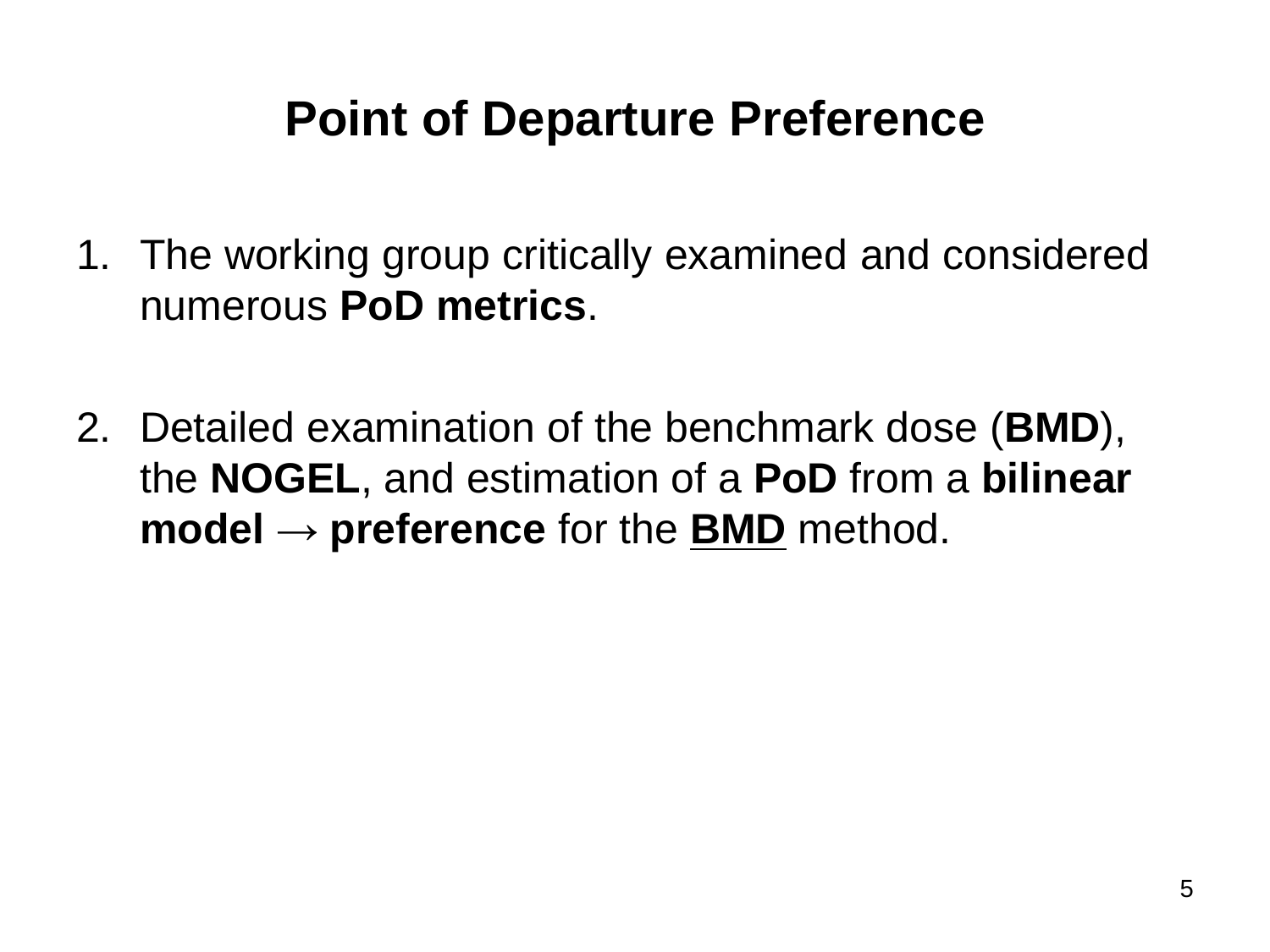

#### **Breakpoint Dose and Benchmark Dose modelling - MNU gene mutation dataset**



*Gollapudi, Johnson et al., (2014) EMM, DOI: 10.1002/em.21727*

*Johnson, Soeteman-Hernández, Gollapudi et al., (2014) EMM, DOI: 10.1002/em.21870, FREE*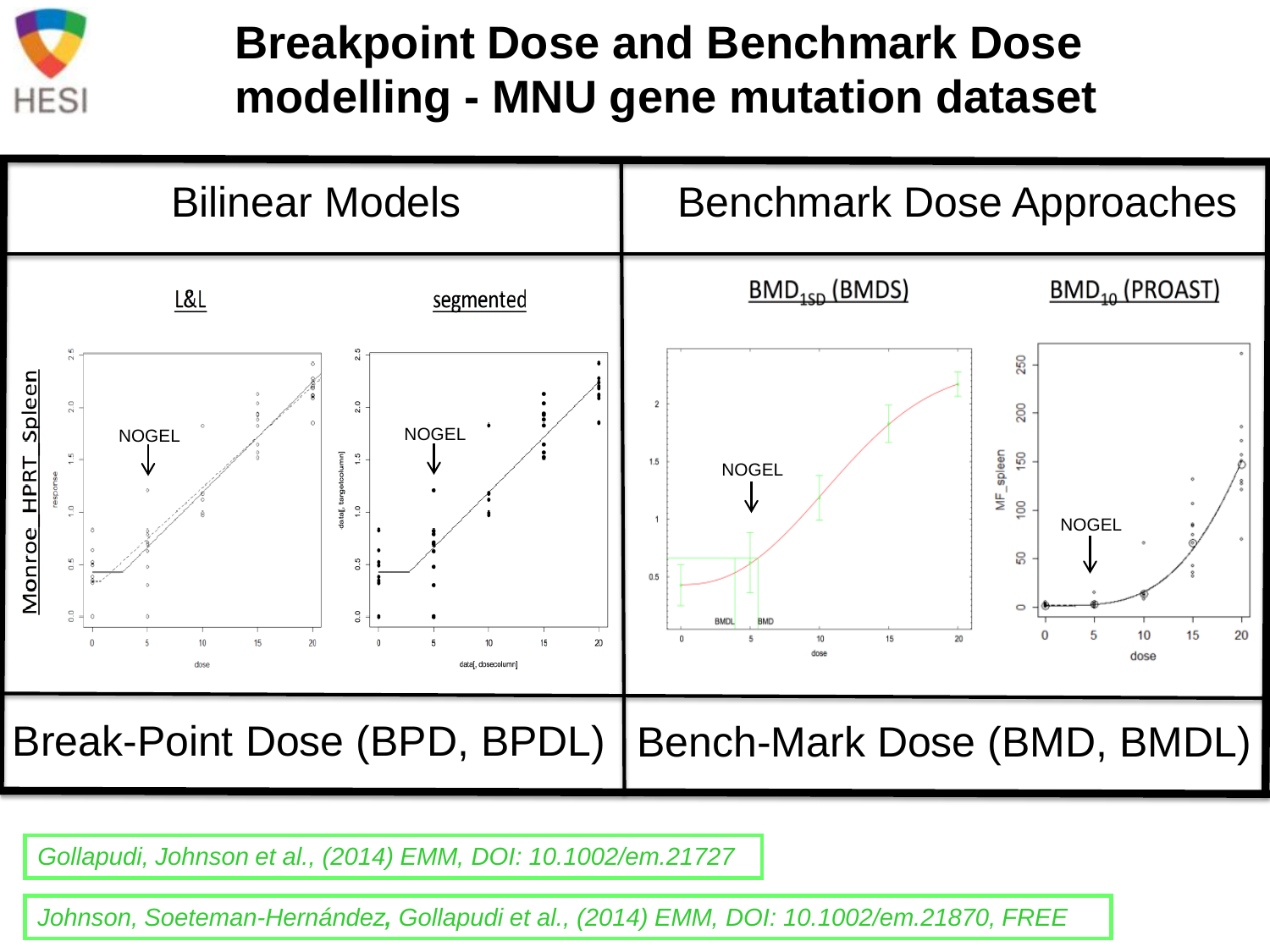#### **Breakpoint Dose and Benchmark Dose modelling - MNU gene mutation dataset**

|                                         |     |           |                              |              |        |                          |                |              |             |               |             |                               |        | PROAST      |       |
|-----------------------------------------|-----|-----------|------------------------------|--------------|--------|--------------------------|----------------|--------------|-------------|---------------|-------------|-------------------------------|--------|-------------|-------|
|                                         |     |           | Response                     | Trend        |        | $Slope <$ Linear < NOGEL |                |              | L&L         | mgcv          | segmented   |                               | PROAST | $3MDU_{10}$ |       |
| Study                                   |     |           | Type Endpoint transformation | test         |        | NOGEL NOGEL              | Test           | <b>NOGEL</b> | <b>BPDL</b> | <b>STDL</b>   | <b>BPDL</b> | BMDS $BMDS_{1SD}$ $BMDL_{10}$ |        | $BMDL_{10}$ | Units |
| Monroe (1998) HPRT_Spleen<br>Mouse      | vv  | GM        | LogR                         | $2.80E + 13$ | 0      | ID                       | Dunnett        | 5            | 0.78        | 1.40          | 0.98        | 3.90                          | 2.06   | 2.32        | mg/kg |
| Monroe (1998) LacI Spleen<br>Mouse      | vv  | GM        | LogR                         | 0.0005       | 0      | yes                      | Dunnett        | 15           | 8.22        | no STD        | 10.62       | 11.53                         | 5.26   | 3.09        | mg/kg |
| Lynch (2011) Pig-a RET Rat              | vv  | GМ        | Raw                          | 0.048        | NA     | NA                       | Dunnett        | 2.5          |             | no BPD no STD | no BPD      | 0.77                          | 0.10   | 4.54        | mg/kg |
| Lynch (2011) Pig-a_RBC Rat              | W   | <b>GM</b> | SqrtR                        | 0.02         | 0      | yes                      | Dunnett        | 1.25         | no BPD      | no STD        | 0.19        | 0.77                          | 0.11   | 2.61        | mg/kg |
| BMS Pig-a RBC Rat Day 4                 | vv  | GM        | LogR                         | 0.26         | NA     | NA                       | Dunn's         | 5            | NA          | no STD        | NA          | 3.75                          | No DR  | No DR       | mg/kg |
| BMS Pig-a_RBC Rat Day 15                | vv  | GM        | LogR                         | 3.00E-06     | $+$    | yes                      | Dunn's         | 2.5          | NA          | no STD        | <b>NA</b>   | 1.57                          | 0.20   | 1.51        | mg/kg |
| BMS Pig-a_RBC Rat Day 29                | W   | GM        | LogR                         | 8.50E-10     | NA.    | <b>NA</b>                | Dunnett        | None         | no BPD      | no STD        | no BPD      | 0.43                          | 0.015  | 8.71        | mg/kg |
| BMS Pig-a RET Rat Day 4                 | νv  | GM        | LogR                         | 0.53         | NA     | NA                       | Dunn's         | 5            | NA          | no STD        | NA          | 4.33                          | No DR  | No DR       | mg/kg |
| BMS Pig-a_RET Rat Day 15                | vv  | GM        | LogR                         | 1.70E-07     | 0      | ID                       | Dunnett        | 0.9          | no BPD      | no STD        | no BPD      | 0.74 <sup>n</sup>             | 0.10   | 1.64        | mg/kg |
| BMS Pig-a_RET Rat Day 29                | W   | <b>GM</b> | LogR                         | 3.50E-08     | NA     | NA                       | Dunnett        | None         | no BPD      | no STD        | no BPD      | 0.69                          | 0.0007 | 75.01       | mg/kg |
| LeBaron (2009) PCE Rat                  | νv  | MN        | LogR <sup>b</sup>            | 9.20E-09     | $^{+}$ | yes                      | Dunn's         |              | NA          | 0.60          | NA          | 0.08                          | 0.02   | 2.42        | mg/kg |
| LeBaron (2009) NCE Rat                  | vv  | MN        | LogR <sup>b</sup>            | 0.75         | NА     | NA                       | Dunn's         | 50           | NA          | no STD        | NA          | 42.2 <sup>n</sup>             | No DR  | No DR       | mg/kg |
| Lynch (2011) PCE Event 1 Rat            | νv  | MN        | Raw                          | 4.50E-06     | $^{+}$ | yes                      | Dunnett        | 0.9          | 0.20        | no STD        | 0.27        | 0.16                          | 0.10   | 1.37        | mg/kg |
| Lynch (2011) PCE Event 2 Rat            | νv. | MN        | LogR                         | 6.10E-07     | $^{+}$ | yes                      | Dunnett        | 0.6          | 0.15        | no STD        | no BPD      | 0.16                          | 0.13   | 3.03        | mg/kg |
| Lynch (2011) NCE Event 1 Rat            | vv  | MN        | Raw                          | 0.36         | NA     | NA                       | Dunnett        | 2.5          | no BPD      | 1.17          | 0.30        | 1.30                          | 0.73   | 3.12        | mg/kg |
| Lynch (2011) NCE_Event 2 Rat            | νv  | MN        | Raw                          | 0.002        | $^{+}$ | yes                      | Dunnett        | 1.25         | no BPD      | no STD        | no BPD      | 0.43                          | 0.13   | 2.22        | mg/kg |
| BMS Day 4 Rat                           | νv  | MN        | LogR                         | 8.80E-09     | $^{+}$ | ID                       | Dunn's         | 1.25         | NA          | 0.56          | NA          | 0.42                          | 0.30   | 2.66        | mg/kg |
| BMS Day 29 Rat                          | vv  | MN        | LogR                         | 3.60E-09     | NA     | NA                       | Dunnett        | None         |             | no BPD no STD | no BPD      | 0.40                          | 0.18   | 3.55        | mg/kg |
| Doak (2007) AHH1_Human<br><b>HPRT</b>   | vr  | GM        | SqrtR                        | 1.00E-14     | $^{+}$ | ID                       | Dunnett        | 0.005        |             | no BPD no STD | no BPD      | 0.004                         | 0.0006 | 1.51        | µg/mL |
| Pottenger (2009) L5178Y<br>Mouse Tk     | vt  | GМ        | Log R <sup>b</sup>           | 2.00E-08     | 0      | ves                      | Dunnett        | 0.69         | 1.01        | 0.49          | 1.03        | 0.83                          | 0.61   | 2.03        | μM    |
| Thomas (2013) AHH1 Human<br><b>HPRT</b> | w   | GM        | SqrtR                        | 0.0004       | 0      | no                       | Dunnett        | 0.0075       | 0.002       | no STD        | no BPD      | 0.008 <sup>3</sup>            | 0.006  | 1.33        | µg/mL |
| Bryce (2010) TK6_Human Expt 1           | W   | MN        | LogR <sup>b</sup>            | 0            | $^{+}$ | no                       | T <sub>3</sub> | 1.25         | NA          | 0.07          | 0.08        | 0.47                          | 0.26   | 2.10        | µg/mL |
| Bryce (2010) TK6 Human Expt 2           | W   | MN        | LogR <sup>b</sup>            | 4.50E-14     | $^+$   | no                       | Dunn's         | 0.23         | NA          | no STD        | <b>NA</b>   | 0.20                          | 0.066  | 1.09        | µg/mL |
| Doak (2007) AHH1 Human                  | vr  | MN        | Raw                          | 2.50E-09     | ÷      | ves                      | Dunnett        | 0.025        |             | no BPD no STD | no BPD      | 0.008                         | 0.003  | 2.80        | µg/mL |

vv, in vivo; vt, = in vitro; NA, not applicable; ID, insufficient doses; GM, gene mutation; MN, micronucleus; No DR, no dose response, BMS, Bristol-Myers Squibb unpublished data; SI, small intestine; +, positive gradient; NOGEL, no observed genotoxic effect level; BPD, breakpoint dose; BPDL, breakpoint dose lower confidence interval; STD, slope transition dose; STDL, slope transition dose lower confidence interval; BMDL<sub>1SD</sub>, benchmark dose 1 standard deviation lower confidence interval; BMDL<sub>10</sub>, benchmark dose 10 lower confidence interval, BMDU<sub>10</sub>, benchmark dose 10 upper confidence interval; L&L, Lutz and Lutz, 2009.

Underlined PoD values were obtained after dropping high dose(s).

<sup>a</sup>Poor fit for benchmark dose model,  $P < 0.05$ .

<sup>b</sup>Doses log transformed as well.

Response Transformation, same number added to 'R' to ensure all responses were above the value of 1 before transformation with Log or Sqrt.

'Slope<NOGEL' tests whether slope up to and including the NOGEL differs significantly from zero.

'Linear<NOGEL' tests whether slope up to and including the NOGEL is fit better by linear or nonlinear model (i.e., smoothing regression spline).

*Johnson, Soeteman-Hernández, Gollapudi et al., (2014) EMM, DOI: 10.1002/em.21870, FREE*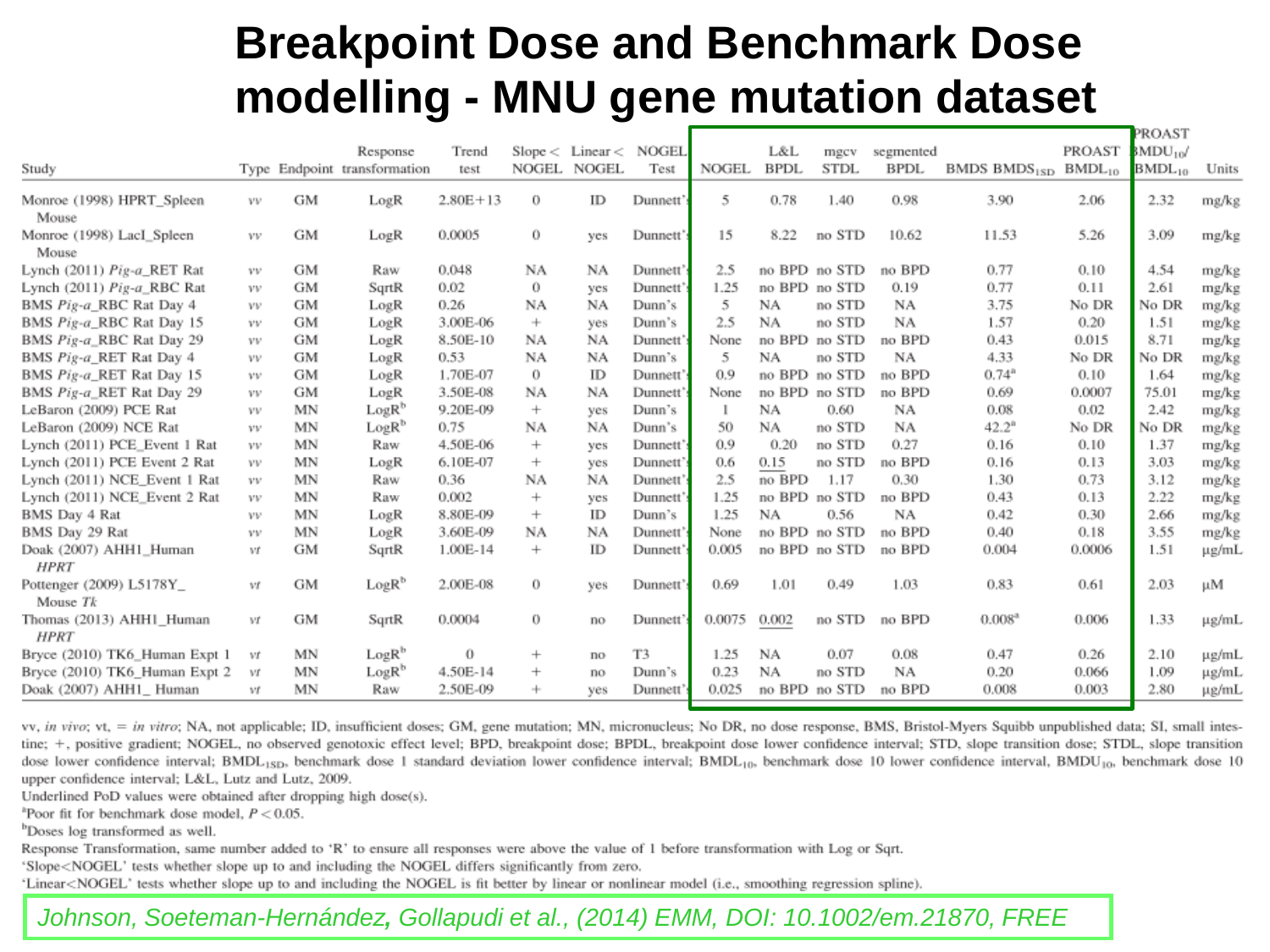| PoD                 | <b>Full Name</b>                                                  | Definition                                                                                    | Advantages                                                                                                                                                                              | Disadvantages                                                                                                           |
|---------------------|-------------------------------------------------------------------|-----------------------------------------------------------------------------------------------|-----------------------------------------------------------------------------------------------------------------------------------------------------------------------------------------|-------------------------------------------------------------------------------------------------------------------------|
| <b>NOGEL</b>        | No Observed<br>Genotoxic<br><b>Effect Level</b>                   | Highest dose with<br>no statistically<br>significant<br>response.                             | Easy to determine,<br>analogous to<br>NO(A)EL.                                                                                                                                          | Dependent on study<br>design, low power tends<br>to provide larger PoDs.                                                |
| Td or<br><b>BPD</b> | Threshold or<br><b>Breakpoint</b><br>Dose                         | Estimate of<br>threshold dose.                                                                | Lower power tends<br>to provide smaller<br>PoDs (conservative),<br>appropriate for some<br>MOA <sub>s</sub>                                                                             | Single functional form,<br>ability to define BPD<br>highly dependant on<br>study design.                                |
| <b>BMD</b>          | <b>Benchmark</b><br>Dose $(e.g.,$<br>$BMD_{10}$ or<br>$BMD_{1SD}$ | Dose associated<br>with a specific<br>response known as<br><b>Benchmark</b><br>Response (BMR) | Lower power tends<br>to provide smaller<br>PoDs (conservative),<br>flexible methodology<br>and functions,<br>comparable to<br>analyses for other<br>endpoints, requires<br>fewer doses. | Requires consensus on<br>appropriate BMR for<br>each endpoint.<br>Continuous & quantal<br>data modelled<br>differently. |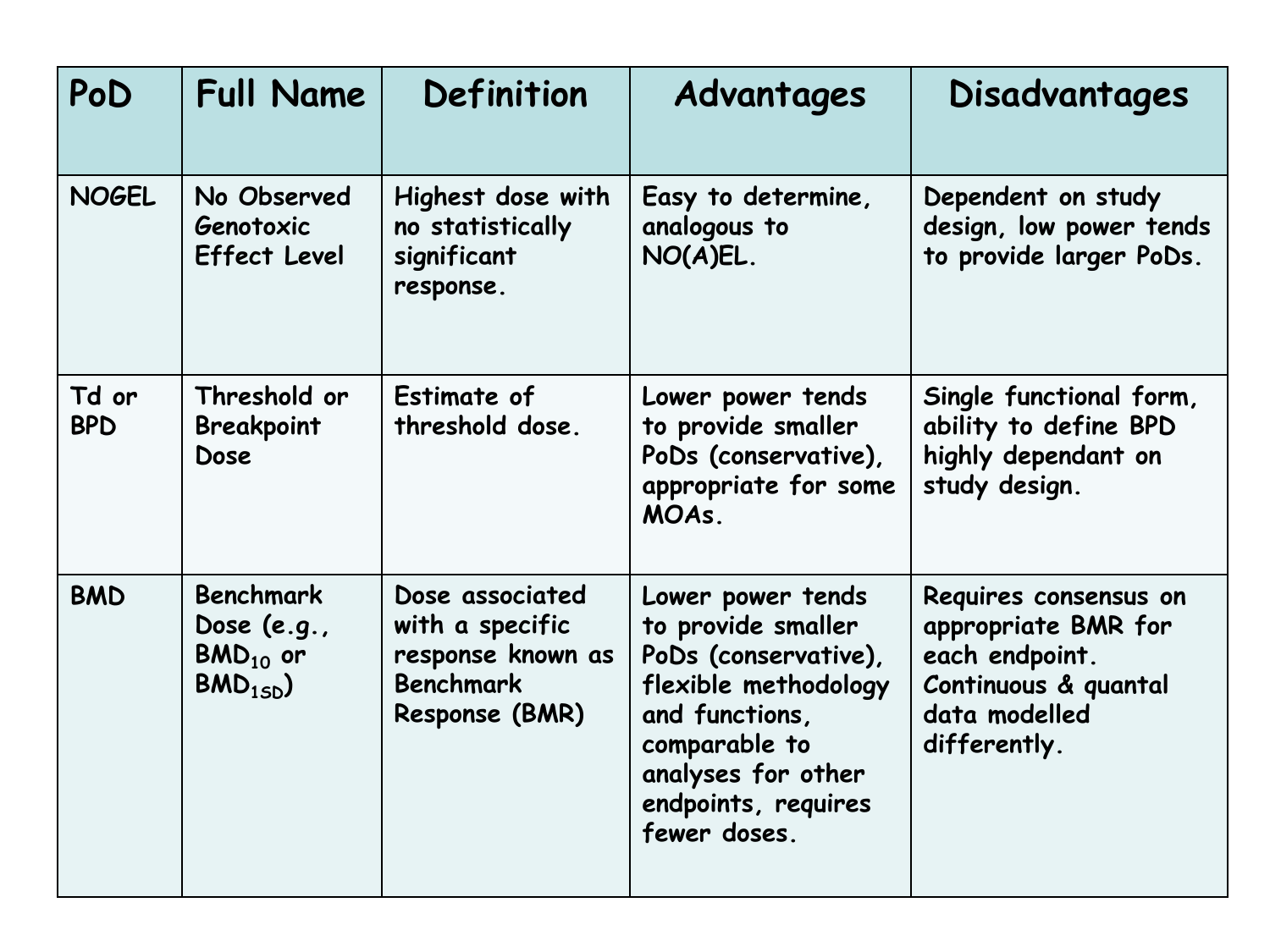#### **Key Issue: Are there thresholds for Genotoxic Substances?**

- General consensus that some genotoxic agents, acting by indirect **non-DNA-reactive mechanisms**, mechanistic information indicates that there would be no effect below a defined exposure **threshold**.
	- *e.g*., many **aneugens**, disturbance of nucleotide pools, glutathione depletion, DNA synthesis inhibitors (Thybaud et al., Mutat. Res. 627: 41-58, 2007)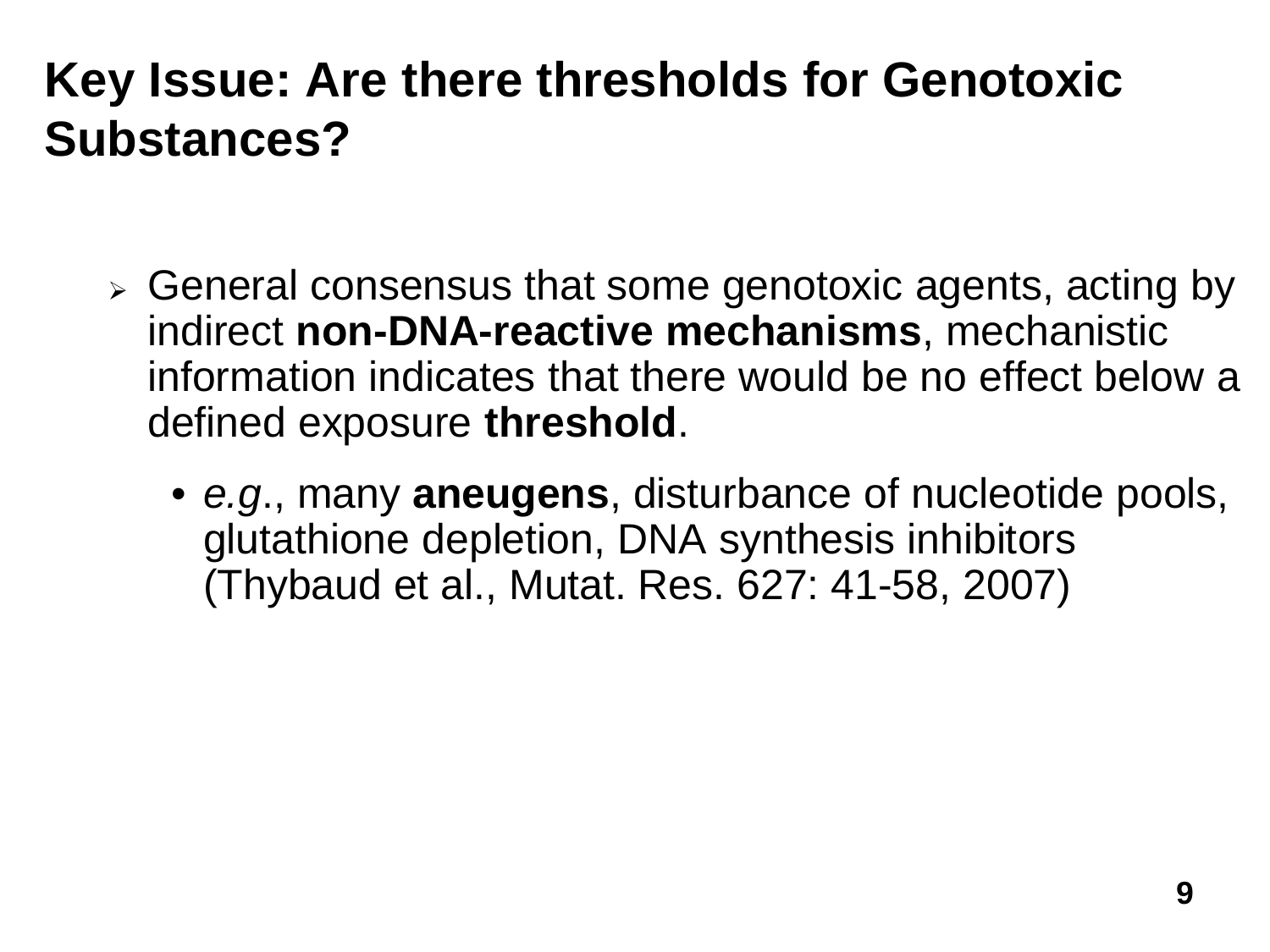# **Regarding thresholds for DNAreactive genotoxic substances -**

- At low doses, it is **not possible** to experimentally **determine** whether a small incremental risk is within the normal range of the (ever-present) spontaneous background.
- Any data set no matter how extensive -- will be consistent with **both** threshold and **low-dose linear**  responses and also with **low-dose sublinear** responses *(Crump, Crit. Rev. Toxicol. 41: 637-650, 2011)*
- Evaluations should be made on a *case-by-case* basis taking into account all known **mechanistic information** regarding Mode-of-Action (e.g., metabolism, DNA-repair, etc.).

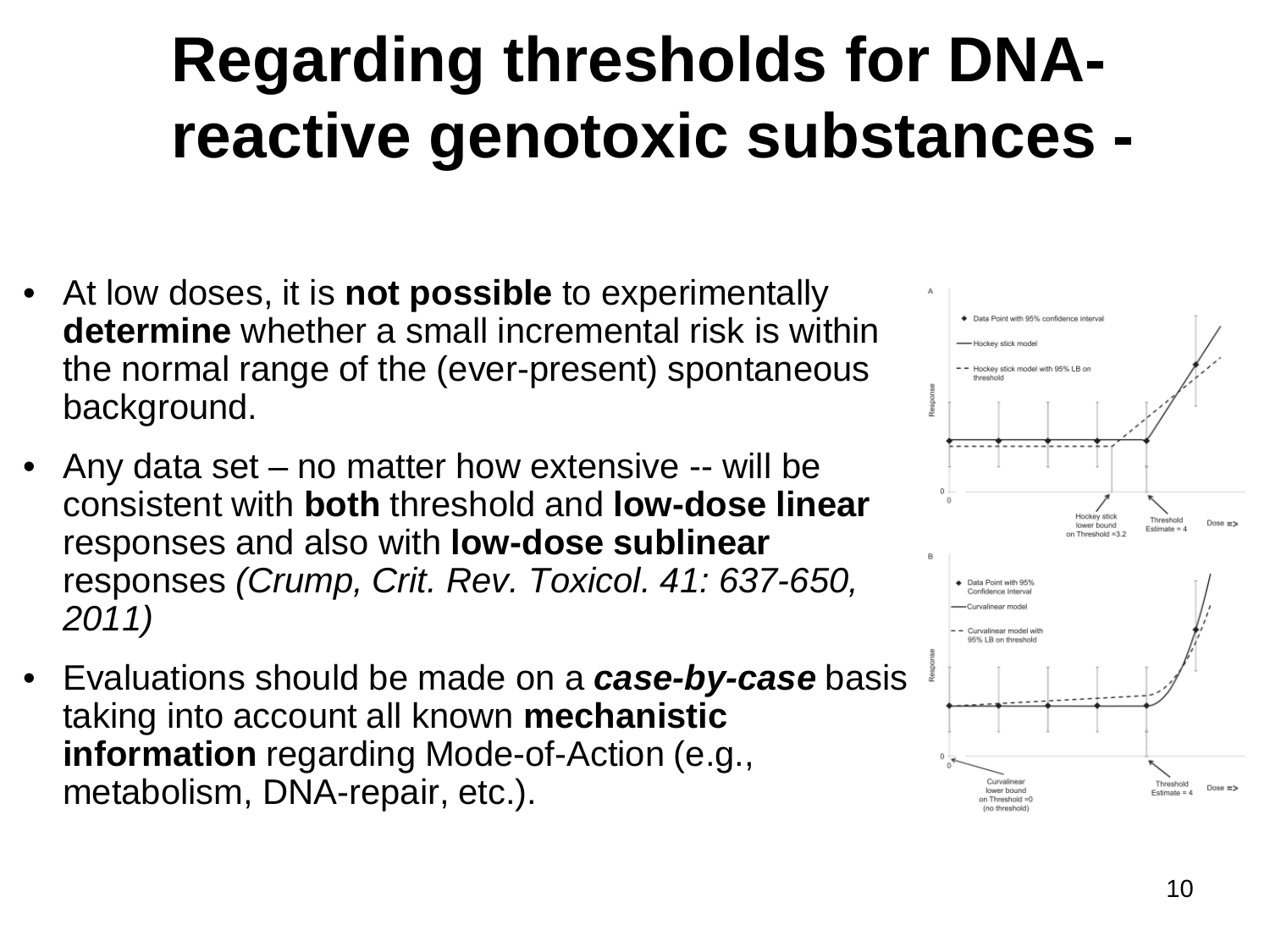### **Pragmatic Approach & Mode of Action (MoA) Considerations**

- **Mutations** generally considered to be **deleterious** and establishment of **exposure limits** will **minimise** the **risk** of adverse effects associated with genetic damage.
- **Quantitative approaches**, including dose-response modelling, should proceed incrementally and be **consistent** with **available MoA** information.
- A **number of factors** need to be **considered** when scrutinising the nature of the dose-response (**e.g., linear, sub-linear, etc**.).
	- Factors include (i) *non-DNA targets, (ii) DNA repair capacity, (iii) detoxification capacity, (iv) disruption of DNA synthesis and cell cycle progression, (v) ADME limiting target exposure, (vi) nucleotide pool disturbance, (vii) structural similarities to well-documented compounds, observation of collateral damage)*. Examples provided in 2nd manuscript.
- Subsequently **use PoD** to estimate a **level** of exposure associated with **negligible risk**.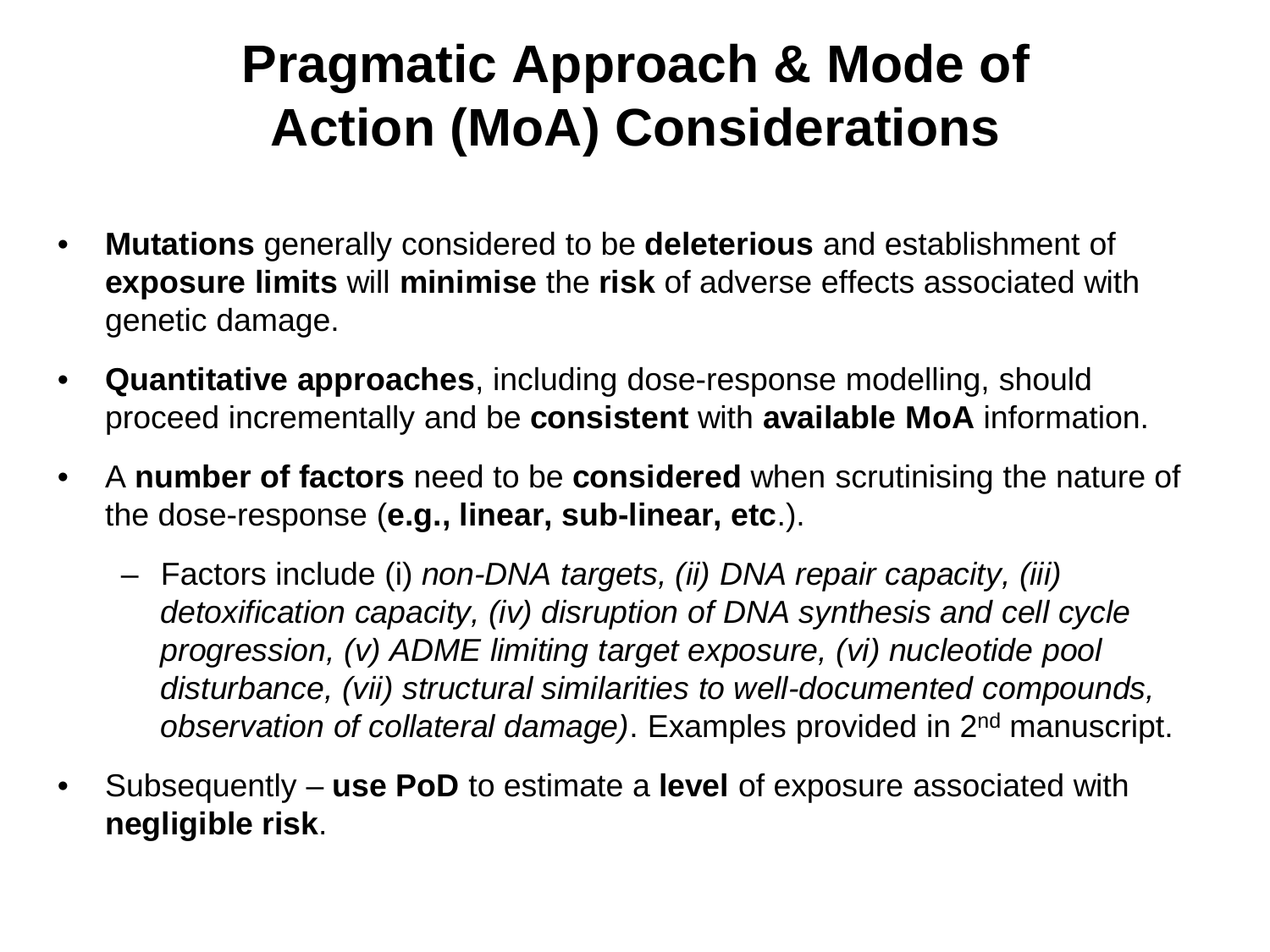#### **Extrapolations – Experimental Observations of Genetic Toxicity to Human Risk**

- For *in vivo* results comprehensive **ADME/PK** analyses can **reduce** the need for **uncertainty factors**.
- For *in vitro* results "acceptable" quantitative extrapolation is considerably **more complex** and **problematic**.
	- **Bacterial** (e.g., Salmonella) **mutagenicit**y can be useful for **MoA** determination and **potency ranking** within a structural class of chemicals.
	- **Mammalian assay** results can be used to support *in vivo* results with respect to **MoA** and provide evidence to support a "**practical threshold**".
	- Exogenous metabolic activation systems *in vitro*  predominately facilitate cytochrome P450-mediated oxidative reactions. **Limitations complicate**  the use of *in vitro* **data** for quantitative assessments of **agents that require metabolic activation.**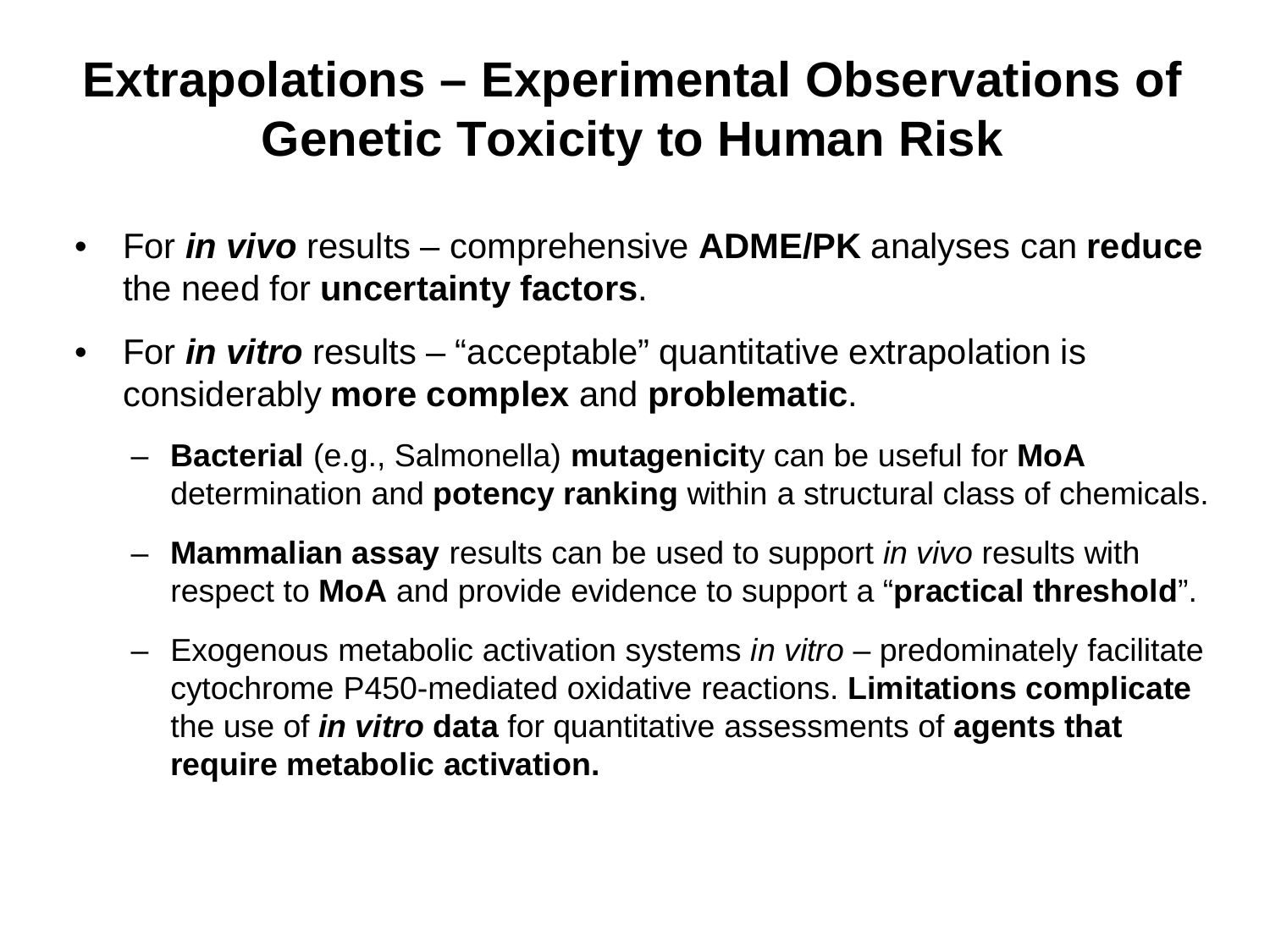#### **Graphical Illustration of Increasing Uncertainties Along a Phylogenetic Spectrum from Cells to Humans**



Uncertainties Regarding Exposure Assessment For Risk Estimation Human Exposure Data Target organ exposure Plasma exposure Exposure Data From Animal Studies Exposure Data From In Vitro Studies Dose levels Target organ exposure Plasma exposure Dose levels Low **Contract Contract Contract Contract Contract Contract Contract Contract Contract Contract Contract Contract Contract Contract Contract Contract Contract Contract Contract Contract Contract Contract Contract Contract C** 

Modified from a figure developed by Roland Frötschl, BfArM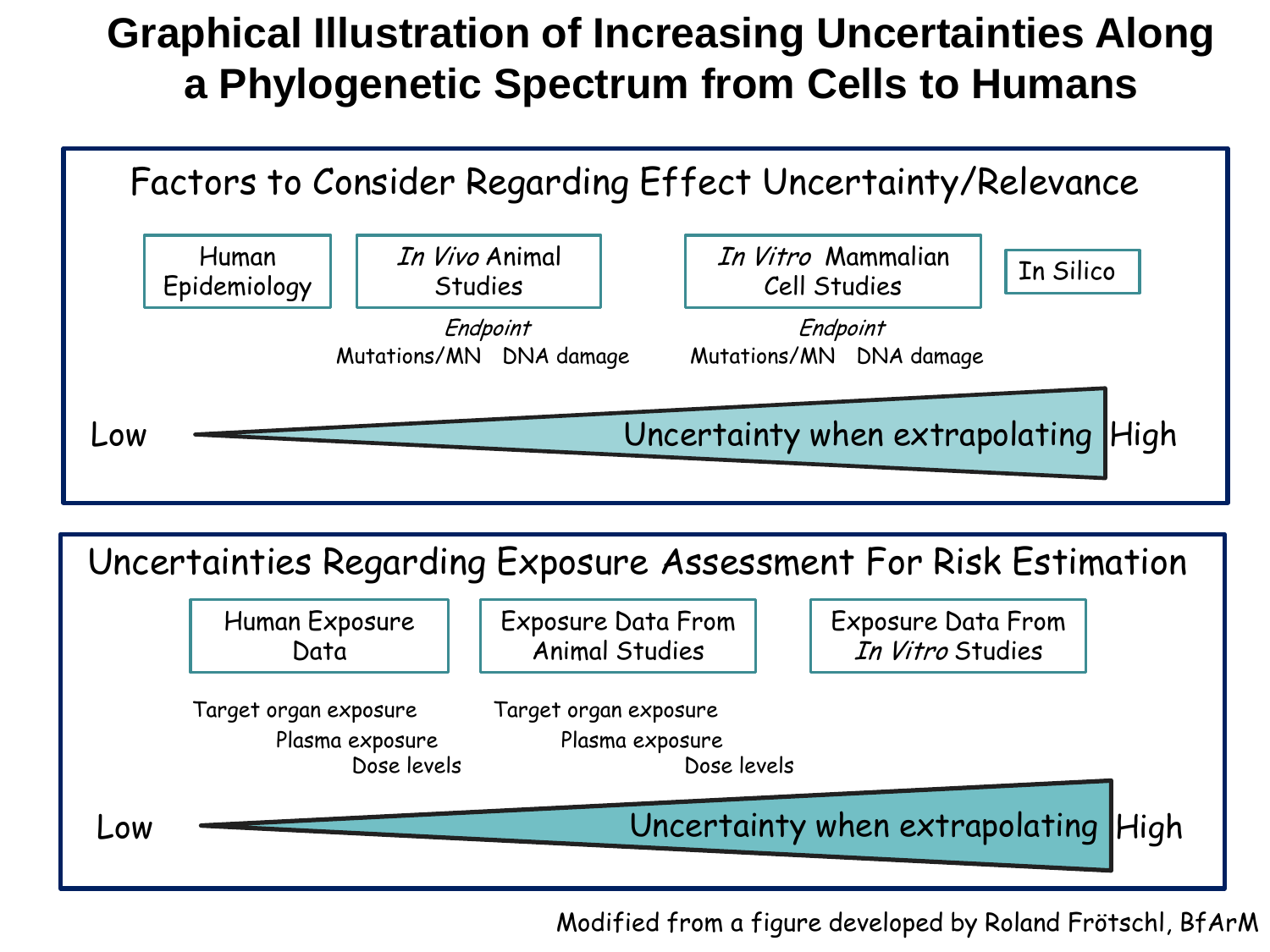#### **Empirical Relationships Between Genotxic Potency and Carcinogenic Potency**

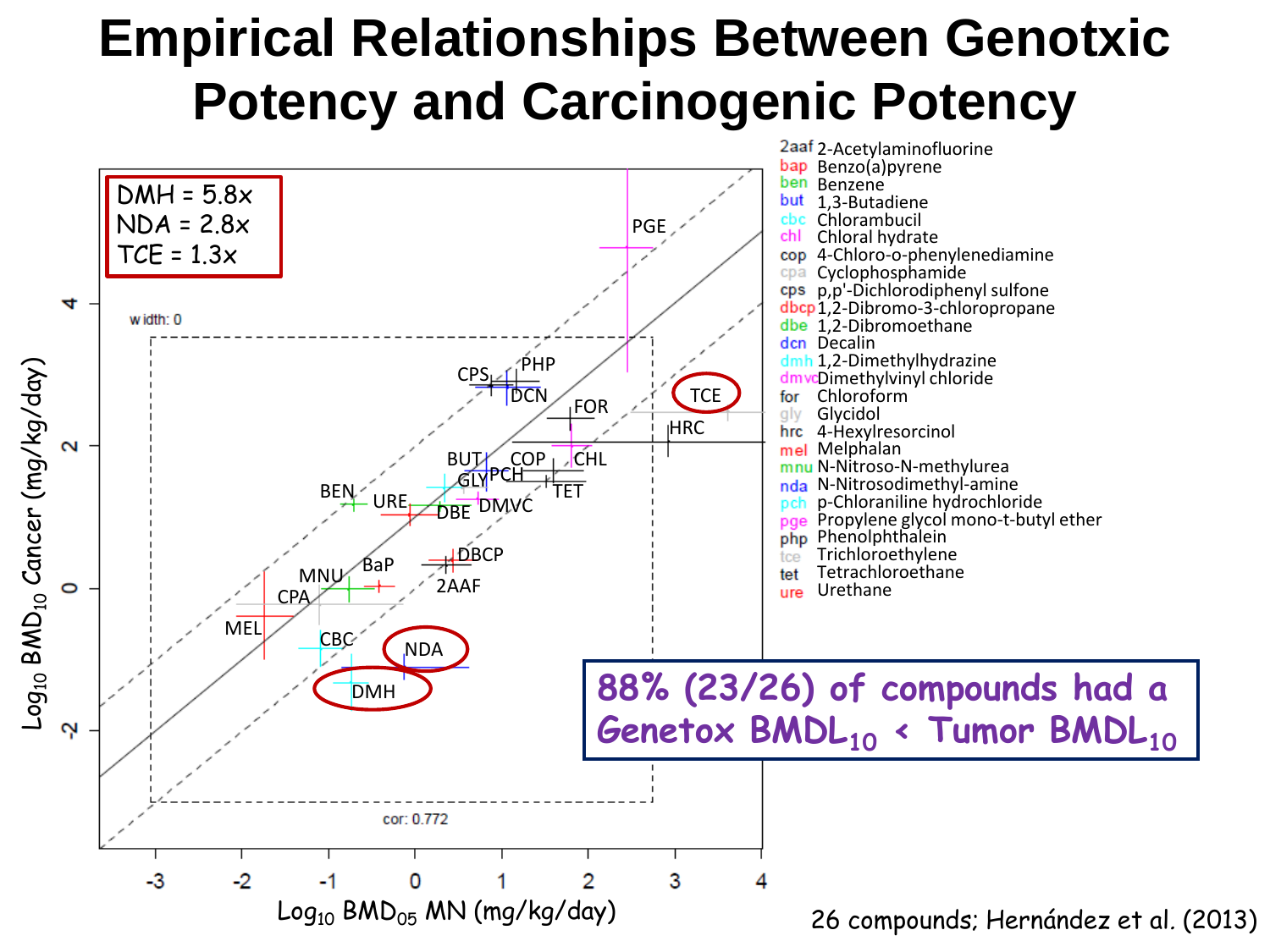#### Lowest Genotoxicity BMD<sub>10</sub> (MN or TG) versus Tumor BMD<sub>10</sub>



Lowest Genetoxicity  $BMD_{10}$  (MN or TG, mg/kg/day)

18 compounds; Hernández et al. 2011. Environ Molec Mutagen 52:518-528.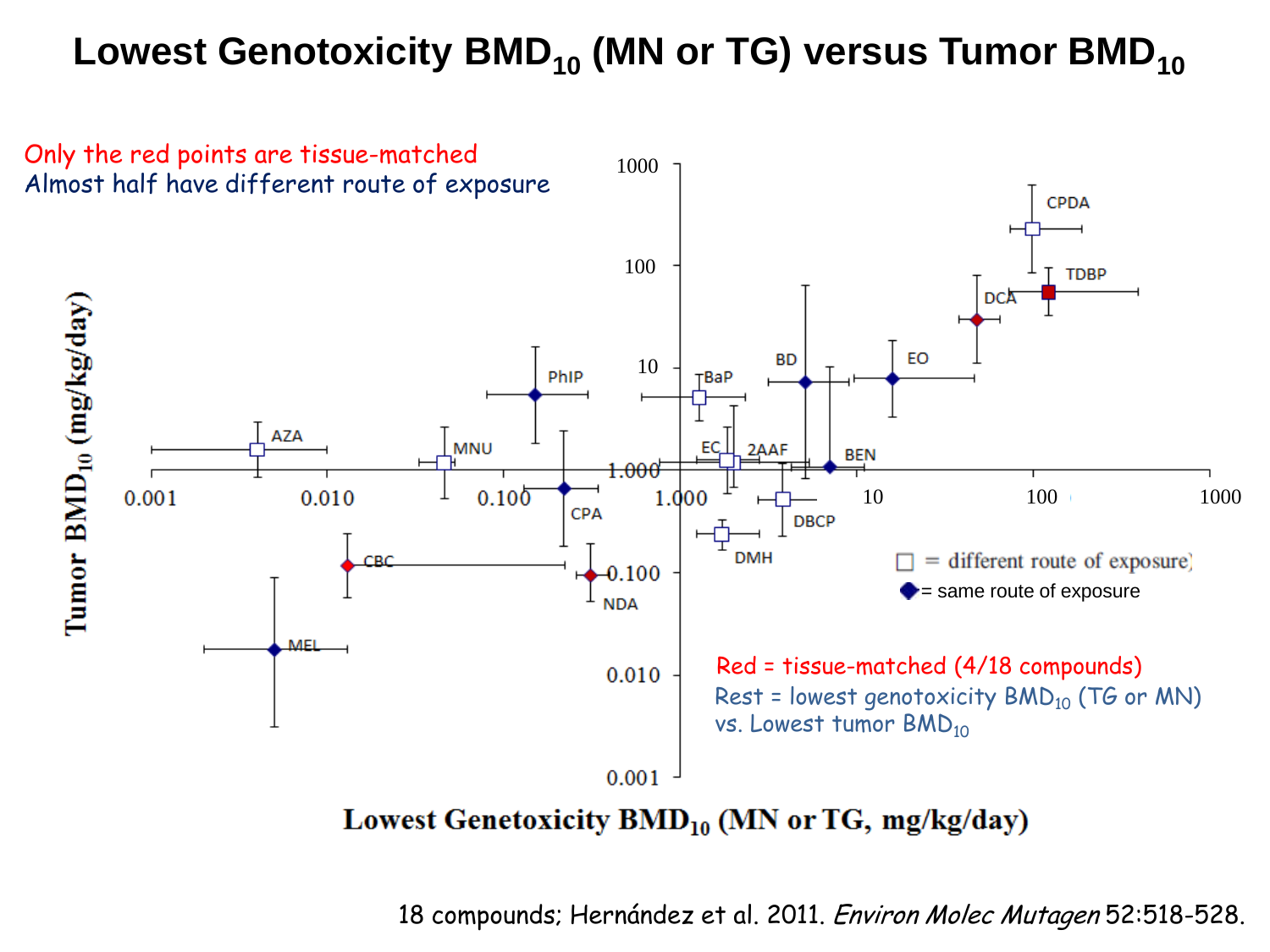### MeIQx: Results of analysis



#### **BMDL<sub>10</sub>** ranking:

DNA adduct<sub>4weeks</sub> << Mutation<sub>16weeks</sub> < Foci<sub>16weeks</sub> < Foci<sub>32weeks</sub> < Cancer<sub>56weeks</sub>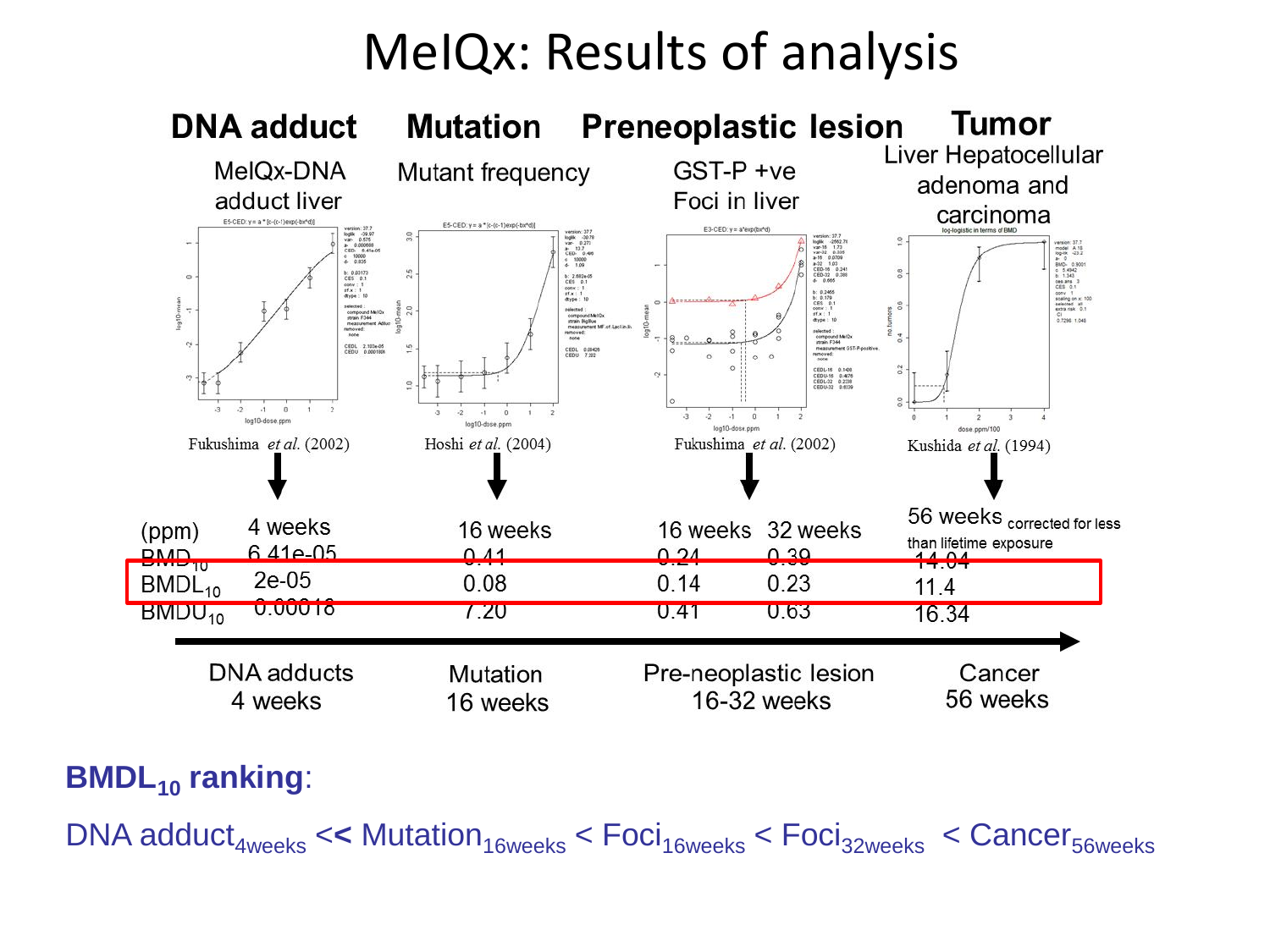#### **Potency Comparisons – Conclusions & Limitations**

- **1. Encouraging** results to date, but more (good!!) data required. **Need** for **tissue-specific** and/or **tissue-matched** analyses?
- **2. MeIQx Data**  suggests that exposure limits to **protect** against **key genotoxic events** in a cancer AOP may **protect** against the adverse outcome (i.e., **cancer**).
- 3. Limitations: **NEED MORE DATA**!
	- 1. Few compounds with good dose-response data, and often not matched for species, strain & exposure regimen.
	- 2. Often tissue(s) where tumor(s) was/were observed do not correspond to tissue(s) examined for genotoxicity.
	- 3. Few genetic toxicity endpoints with good dose-response data (micronucleus & transgenic rodent mutation assays).
	- 4. Rarely any supporting information on mechanism/mode of action.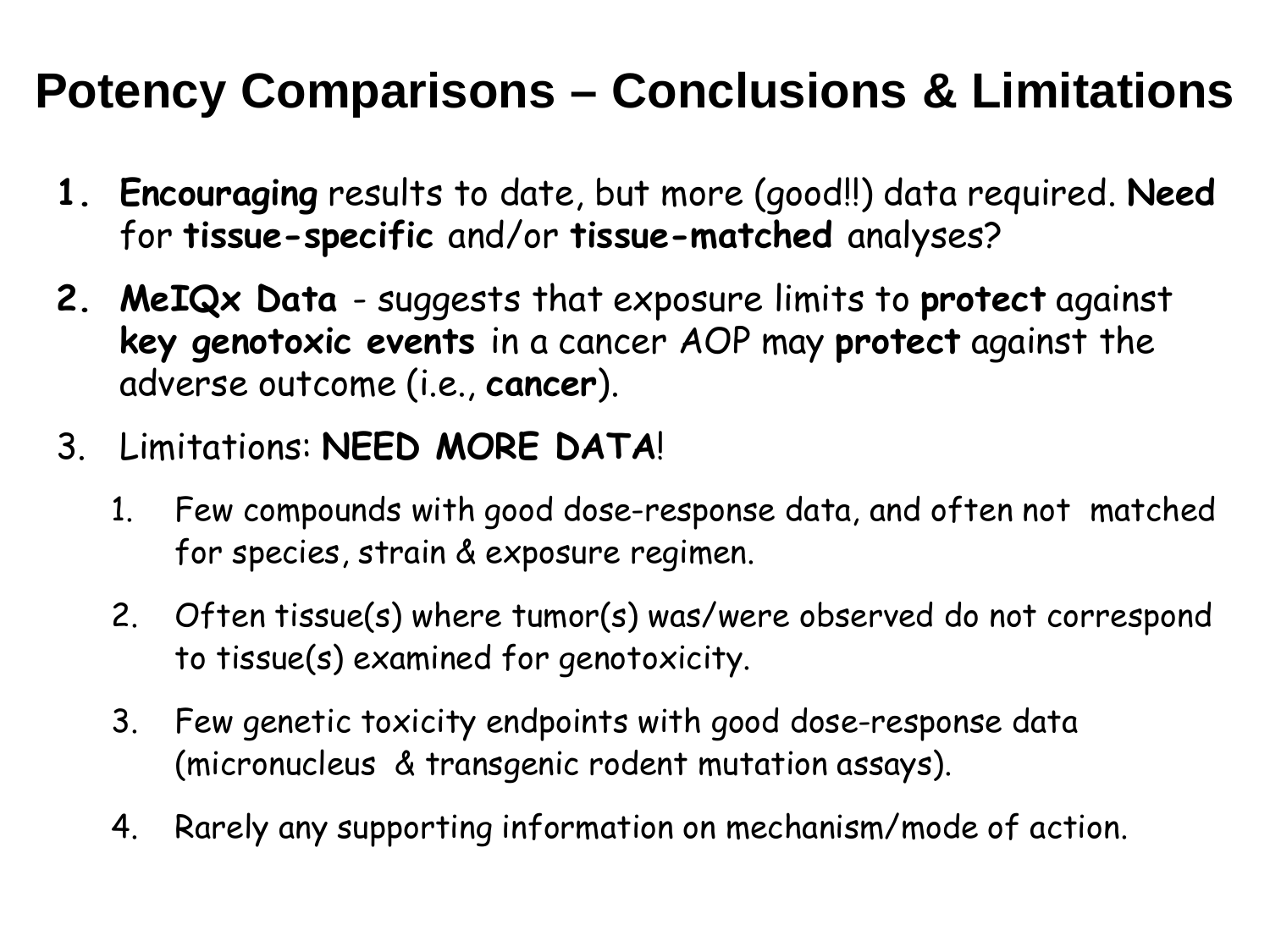# **Consensus Statements Manuscript #1-**

*Methods and metrics for defining exposure-response relationships and points of departure (PoDs)*. Submitted to Steering Committee March 6, 2014.

- 1. Generally **not possible** to definitely establish the existence of a **true threshold**  for **mutagenic substances**.
- 2. For **some non-DNA-reactive** agents a **mechanism** supports a **practical threshold**  is well accepted.
- 3. General **preference** of the QWG for **BMD>NOGEL>Td** (**BPD**). The **BMDL** is **robust**, and thus **recommended** for general use.
- **4. BMD Advantages**
	- i. Analysis can be performed on studies with **minimal data**,
	- **ii. Uses** the **entire data** set to derive BMD estimate,
	- **iii. Effect size** (BMR) is **defined** in advance, and always > than zero,
	- **iv. Covariate analyses** can be performed,
	- v. Within limits, **PoD minimally affected** by **experimental design**, **dose selection** and **dose spacing**.
	- **vi. Confidence limits** on BMDs can be derived.

5. General agreement that the **NOGEL can be a suitable** for genetic toxicity doseresponse data.

6. General agreement that the **bi-linear model could be used when mechanistic data** supports the existence of a "Breakpoint" dose.